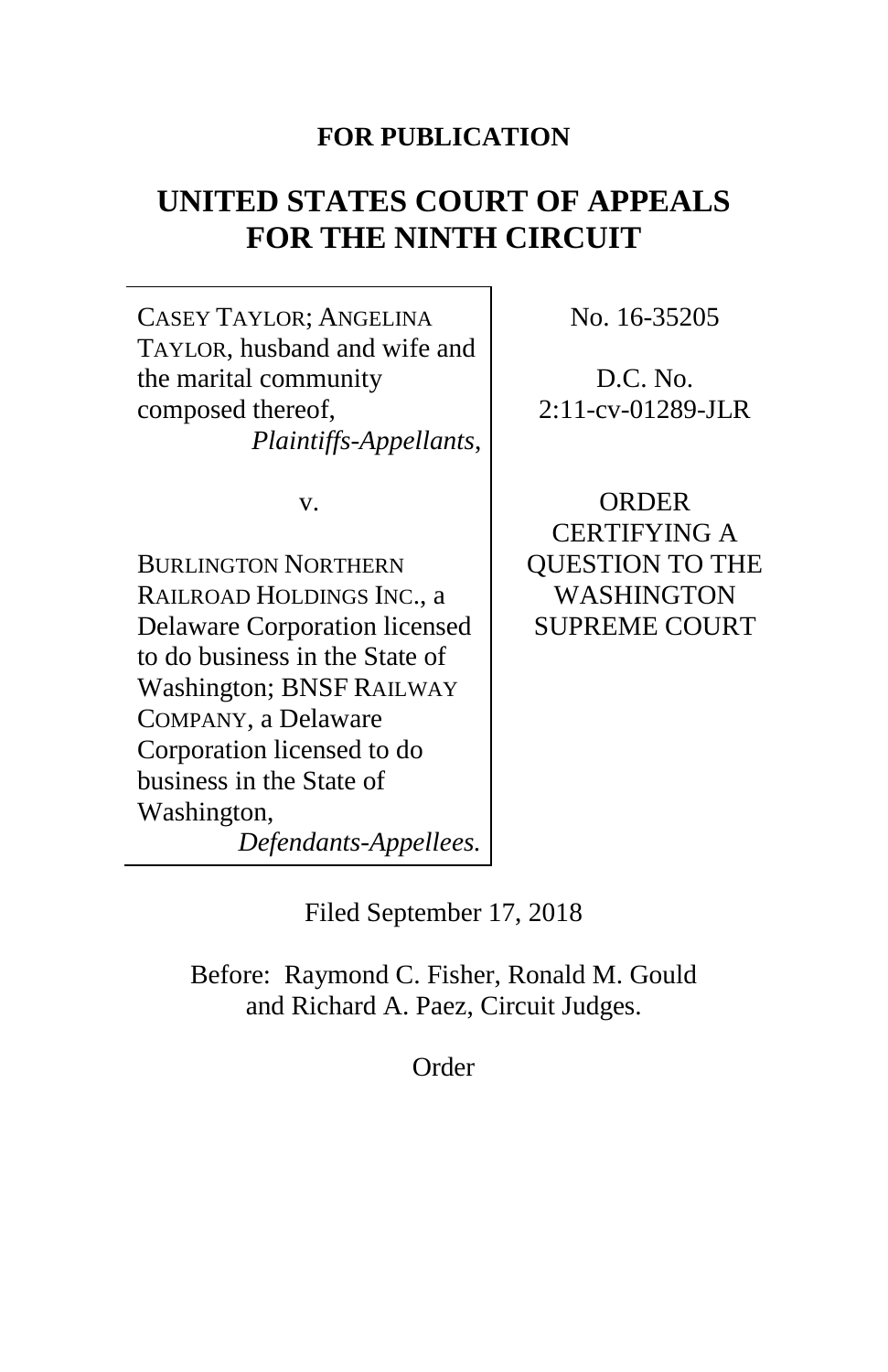# **SUMMARY[\\*](#page-1-0)**

### **Employment Discrimination**

The panel certified to the Washington Supreme Court the following question:

> Under what circumstances, if any, does obesity qualify as an "impairment" under the Washington Law against Discrimination, Wash. Rev. Code § 49.60.040?

#### **COUNSEL**

Shelby R. Frost Lemmel (argued) and Kenneth W. Masters, Masters Law Group P.L.L.C., Bainbridge Island, Washington; Jay R. Stephens, The Stephens Law Firm PS, Puyallup, Washington; for Plaintiffs-Appellants.

Bryan P. Neal (argued), Thompson & Knight LLP, Dallas, Texas; Britenae Pierce and Teruyuki S. Olsen, Ryan Swanson & Cleveland PLLC, Seattle, Washington; for Defendants-Appellees.

Paul D. Ramshaw (argued), Attorney; Margo Pave, Assistant General Counsel; Jennifer S. Goldstein, Associate General Counsel; P. David Lopez, General Counsel; Office of General Counsel, Equal Employment Opportunity

 $\overline{a}$ 

<span id="page-1-0"></span>**<sup>\*</sup>** This summary constitutes no part of the opinion of the court. It has been prepared by court staff for the convenience of the reader.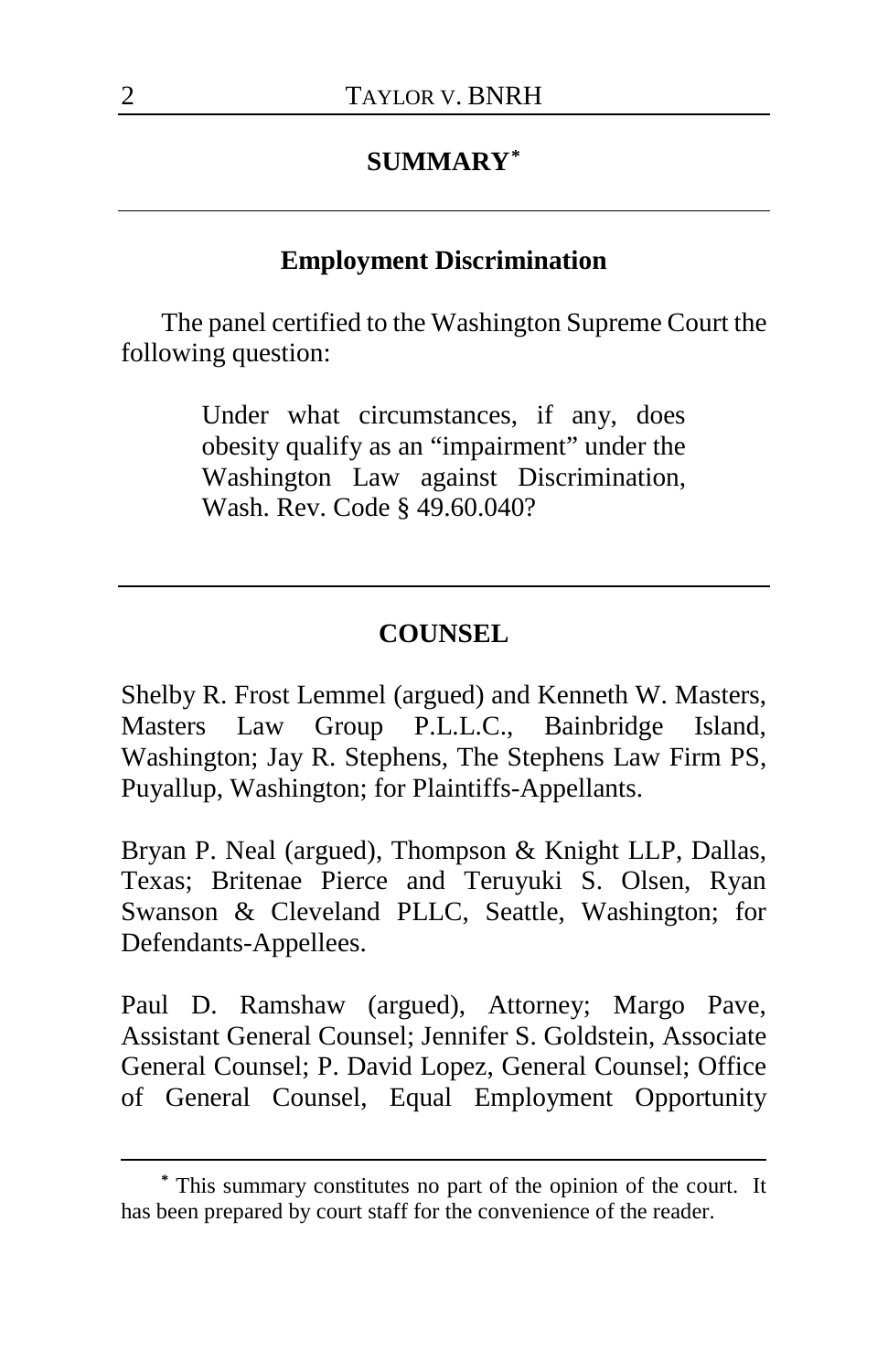Commission, Washington, D.C.; for Amicus Curiae Equal Employment Opportunity Commission.

#### **ORDER**

Casey Taylor alleges in part that his prospective employer, BNSF Railway Company (BNSF), discriminated against him in violation of the Washington Law Against Discrimination (WLAD) when it perceived him to be physically impaired and, as a result, withdrew his employment offer. This appeal raises an important question of Washington law: whether and when obesity qualifies as an "impairment" under the WLAD, Wash. Rev. Code § 49.60.040. Because there is no controlling precedent on this question, and the answer to the question is determinative of this appeal, we respectfully certify it to the Washington Supreme Court.

#### **I. Background**

BNSF extended Taylor an offer of employment as an electronic technician, conditioned on his completing a medical history questionnaire and undergoing a physical exam. BNSF's medical examiner determined Taylor met the physical qualifications for the position but referred him to the company's chief medical officer because he weighed 256 pounds at a height of 5-feet, 6-inches, yielding a Body Mass Index (BMI) of 41.3. A BMI over 40 is considered "severely" or "morbidly" obese, and BNSF treats a BMI over 40 as a "trigger" for further screening in the employment process. BNSF advised Taylor, in pertinent part: "The BNSF Medical Officer is unable to determine medical qualification for Electronic Technician position due to significant health and safety risks associated with extreme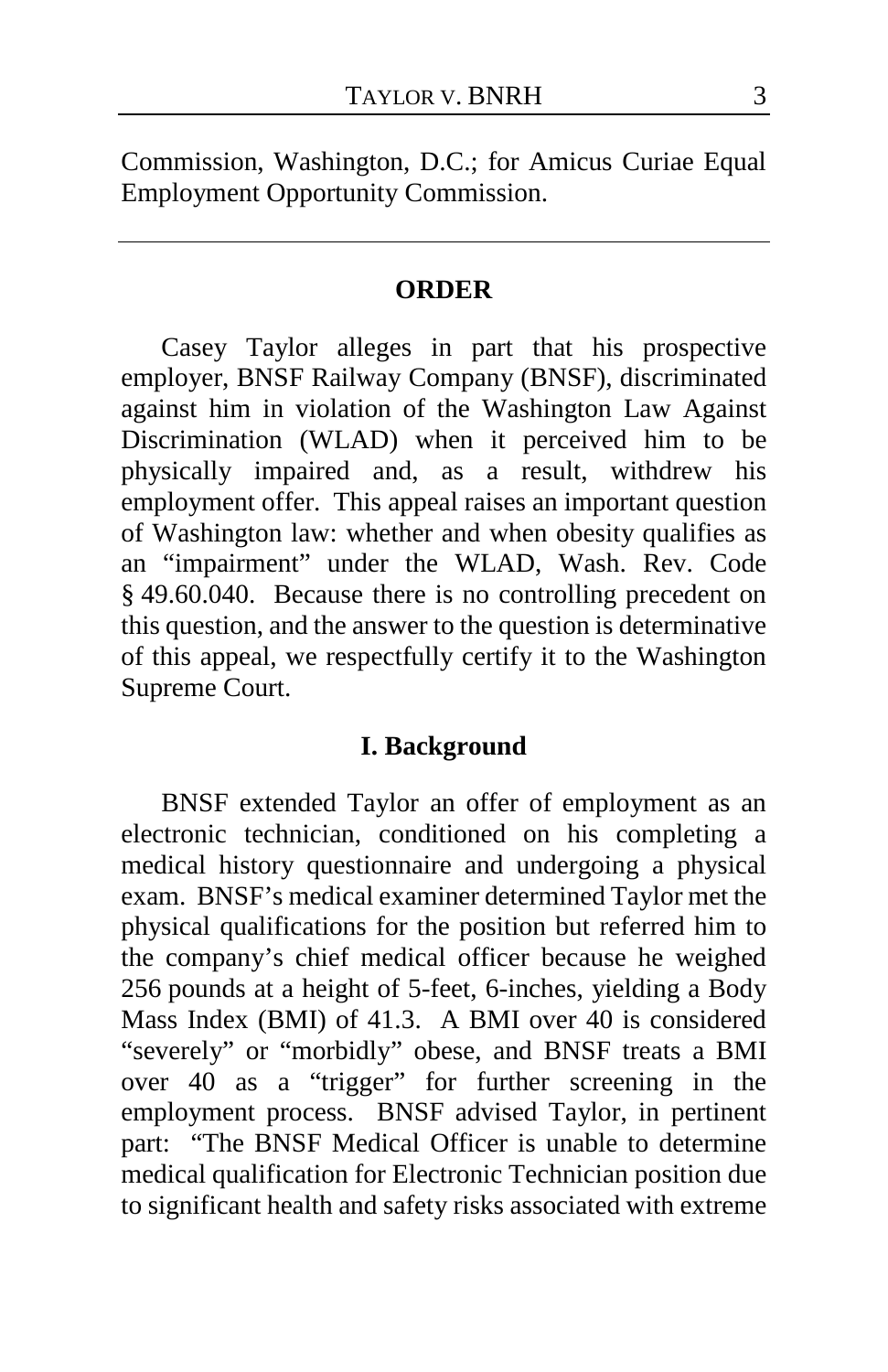obesity (Body Mass Index near or above 40)." BNSF offered to reconsider Taylor's medical qualification if he undertook further – and costly – medical testing:

> If you choose to supply this information, we can evaluate your condition again, but please note that simply providing these reports does not guarantee qualification.

> If you choose not to obtain this information at this time, your case can be reconsidered if you lose at least 10% of your weight (26 pounds) and maintain that weight for at least 6 months.

When Taylor indicated he lacked the ability to pay for the testing, BNSF did not offer financial aid.

Taylor filed this action against BNSF in Washington state court, asserting a single claim of disability discrimination under the WLAD. He alleged BNSF denied him employment because it perceived him as disabled due to obesity. After BNSF removed the action to federal court based on diversity of citizenship, the district court granted summary judgment to BNSF, and Taylor appealed.

To prevail under the WLAD, Taylor must establish both that (1) obesity constitutes a disability under the WLAD and (2) BNSF's withdrawal of its employment offer on account of his failure to pay for additional medical testing constitutes actionable discrimination under the WLAD.

As to the second question, we recently held in *EEOC v. BNSF Railway Co.*, No. 16-35457, 2018 WL 4100185, \_\_\_ F.3d \_\_\_\_ (9th Cir. Aug. 29, 2018), that an employer engages in prohibited discrimination under the federal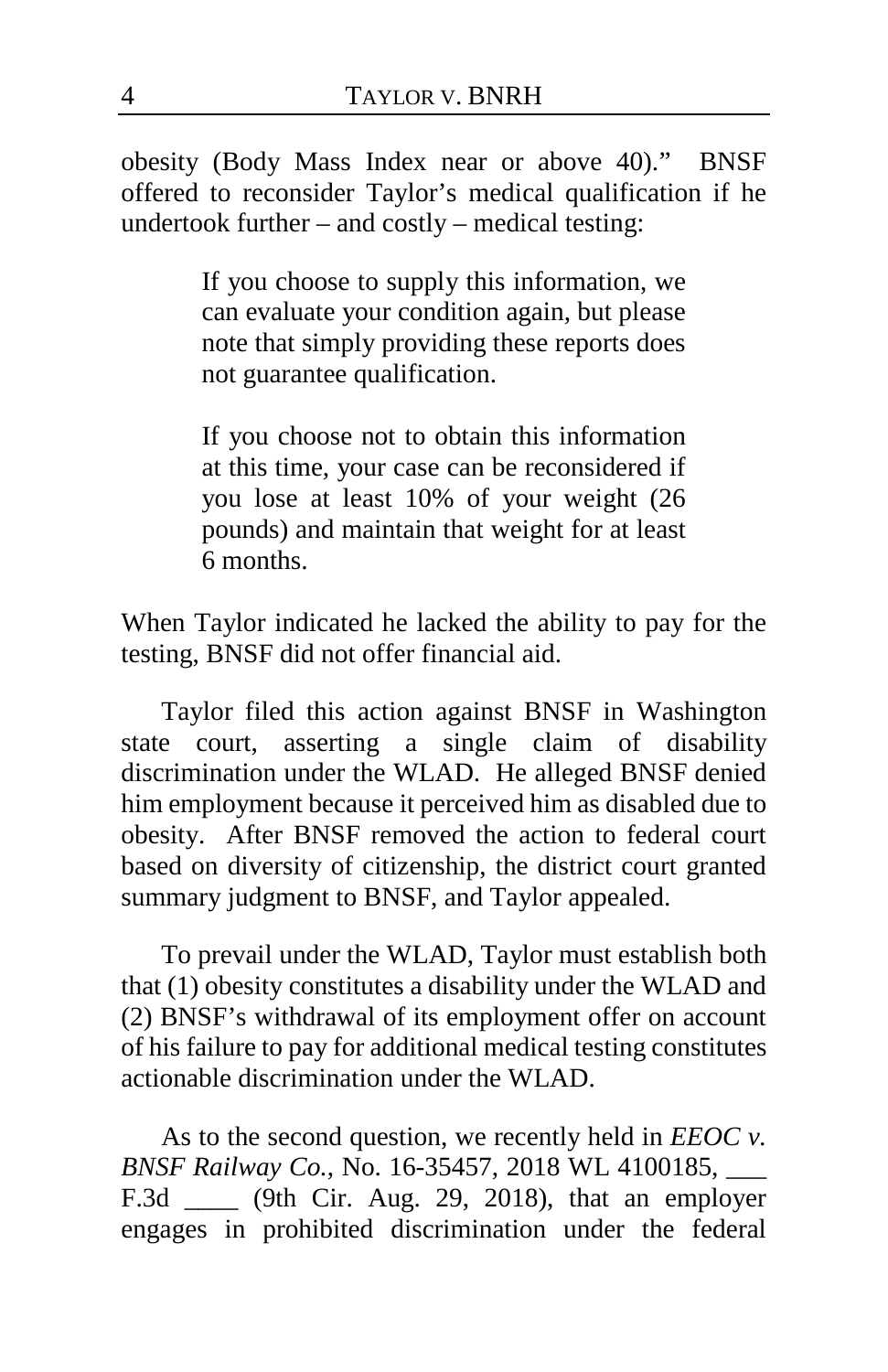Americans with Disabilities Act (ADA) when it withdraws a conditional offer of employment based on a prospective employee's failure to pay for medical testing that the employer has required solely because of the prospective employee's perceived disability or impairment. *See id.*, 2018 WL 4100185, at  $*8-9$ ; F.3d at As a general matter, the WLAD is *at least* as broad as the ADA:

> Even though almost all of the WLAD's prohibitions predate Title VII's, the ADA's, and the [Age Discrimination in Employment Act]'s, Washington courts still look to federal case law interpreting those statutes to guide our interpretation of the WLAD. Federal cases are not binding on this court, which is "free to adopt those theories and rationale which best further the purposes and mandates of our state statute." *Grimwood v. Univ. of Puget Sound, Inc.*, 110 Wash. 2d 355, 361– 62, 753 P.2d 517 (1988). Where this court has departed from federal antidiscrimination statute precedent, however, it has almost always ruled that the WLAD provides greater employee protections than its federal counterparts do.

*Kumar v. Gate Gourmet Inc.*, 325 P.3d 193, 197–98 (Wash. 2014) (footnotes omitted). Thus, for purposes of our analysis, we assume that, as under the ADA, an employer discriminates in violation of the WLAD when it withdraws a conditional offer of employment based on a prospective employee's failure to pay for medical testing that the employer has required solely because of the prospective employee's perceived disability or impairment. We need not certify that question to the Washington Supreme Court.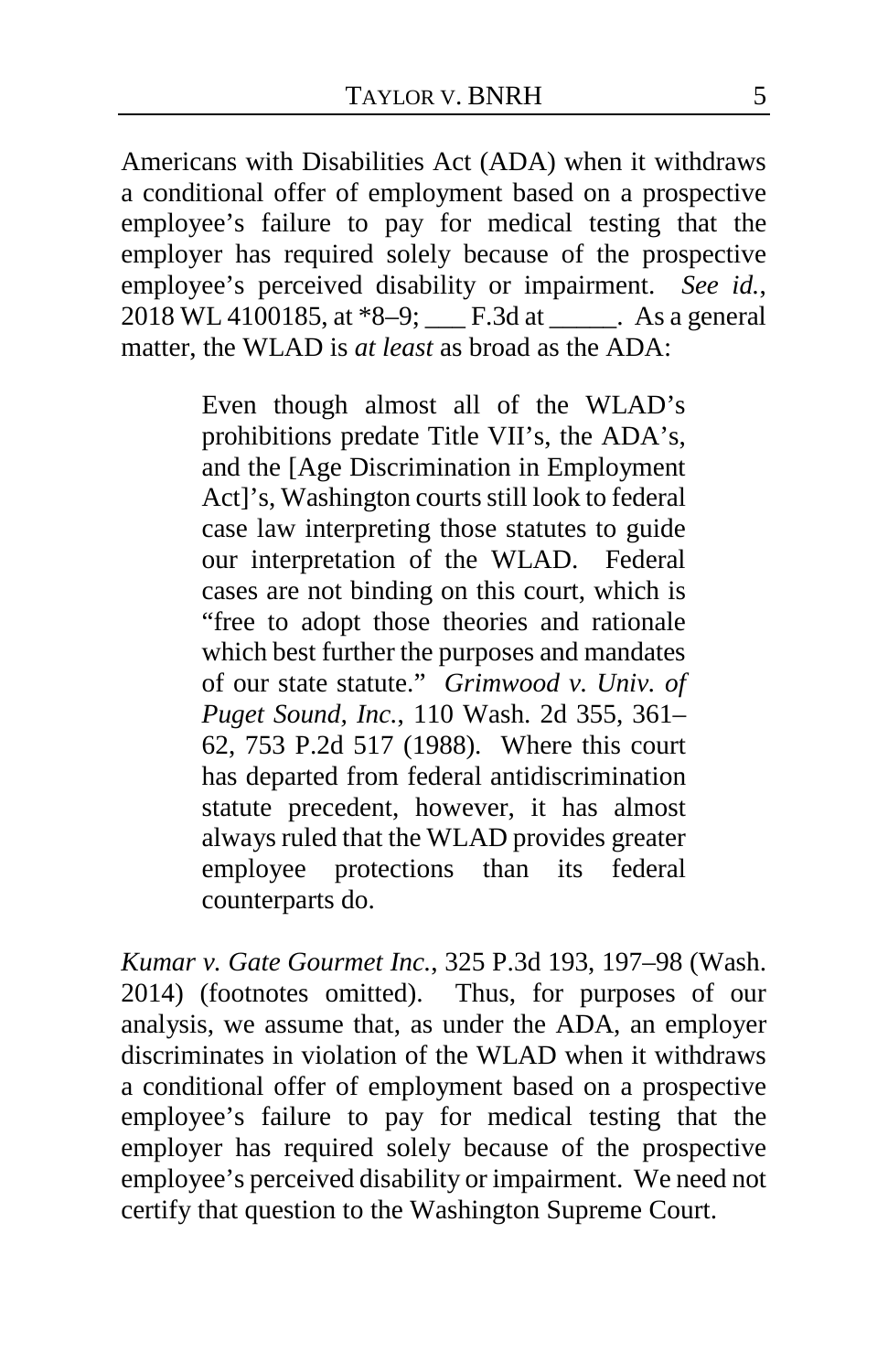As to the first question, this court has not yet addressed whether or when obesity qualifies as a disability or impairment under the ADA and, as we discuss below, other jurisdictions are divided on that question. Furthermore, even if we were to decide that the ADA treats obesity as a disability in only limited circumstances, Washington law may well provide broader coverage. As noted, where the Washington Supreme Court "has departed from federal antidiscrimination statute precedent, . . . it has almost always ruled that the WLAD provides greater employee protections than its federal counterparts do." *Id.*

Because the ADA's coverage of obesity is an open question in this circuit and, in any event, Washington law may be broader, we conclude it is appropriate to certify this important question of Washington law to the Washington Supreme Court.

In sum, we have concluded that the outcome of this appeal turns on whether obesity constitutes an "impairment" and thus a "disability" under Washington law. In light of the importance of the issue and the absence of controlling legal authority, we now certify that question to the Washington Supreme Court.

# **II. Explanation of Certification Request**

Assuming the Washington Supreme Court accepts certification, it may wish to consider the following authority.

#### **A. Statutory Text**

The WLAD makes it an "unfair practice" for an employer to refuse to hire an applicant because of "the presence of any sensory, mental, or physical *disability*" unless "the particular disability prevents the proper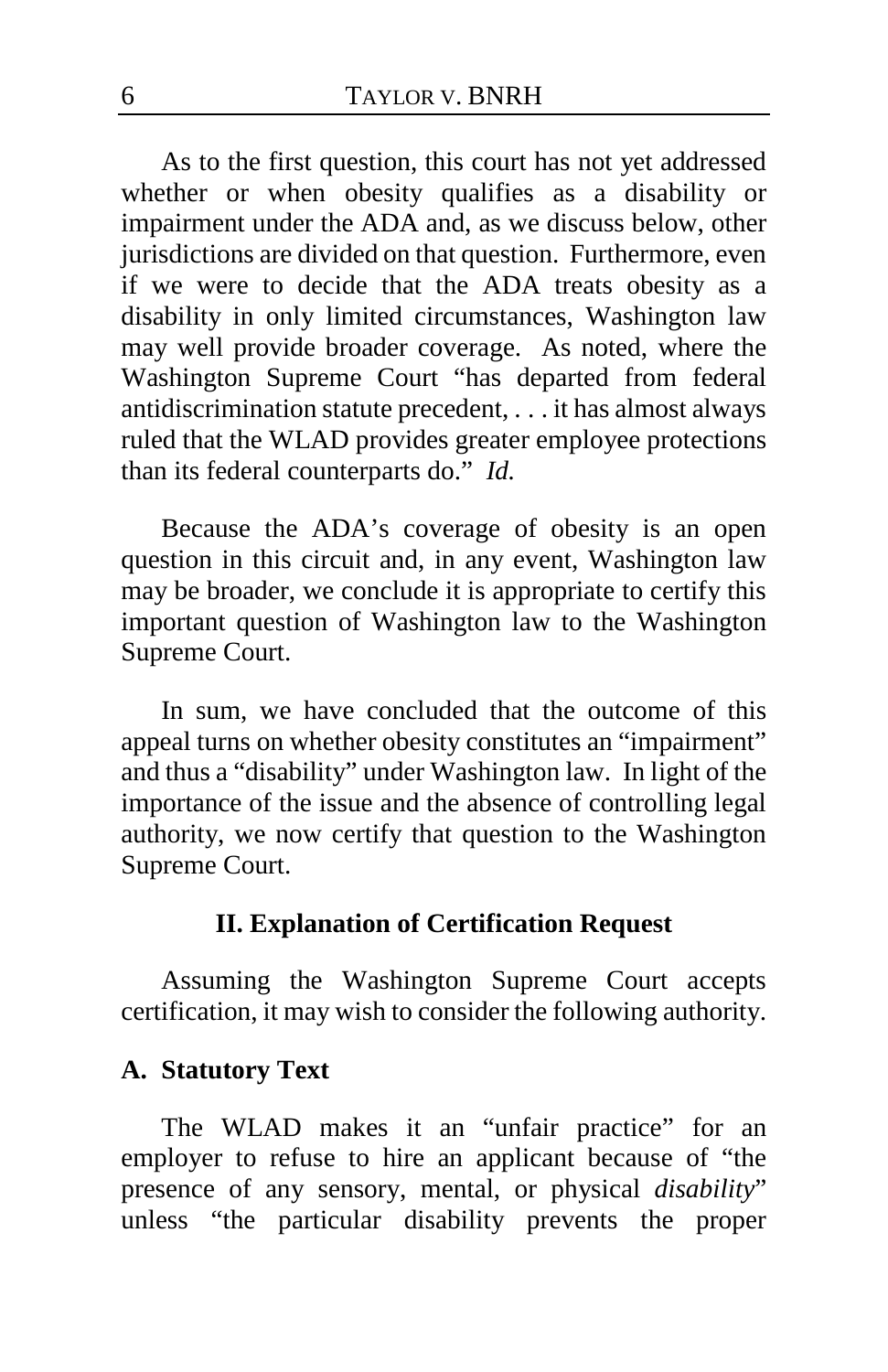performance of the particular worker involved." Wash. Rev. Code § 49.60.180 (emphasis added). A "disability" is "the presence of a sensory, mental, or physical *impairment* that:" (1) "[i]s medically cognizable or diagnosable," (2) "[e]xists as a record or history" or (3) "[i]s perceived to exist whether or not it exists in fact." *Id.* § 49.60.040 (emphasis added). An "impairment," in turn,

*includes, but is not limited to:*

(i) *Any physiological disorder, or condition*, cosmetic disfigurement, or anatomical loss affecting one or more of [an enumerated list of] body systems . . . ; or

(ii) Any mental, developmental, traumatic, or psychological disorder, including but not limited to cognitive limitation, organic brain syndrome, emotional or mental illness, and specific learning disabilities.

*Id.* § 49.60.040(7)(c) (emphasis added).

Taylor does not argue that his obesity arises from an underlying *physiological* disorder or condition. He contends, however, that obesity constitutes an "impairment" because it is a "condition," and the word "physiological" modifies only "disorder" within the text of the WLAD. He notes as well that the WLAD "includes" but does not "limit" its definition of impairment to the disorders and conditions enumerated in  $§$  49.60.040(7)(c). BNSF argues the word "physiological" modifies both "disorder" and "condition,"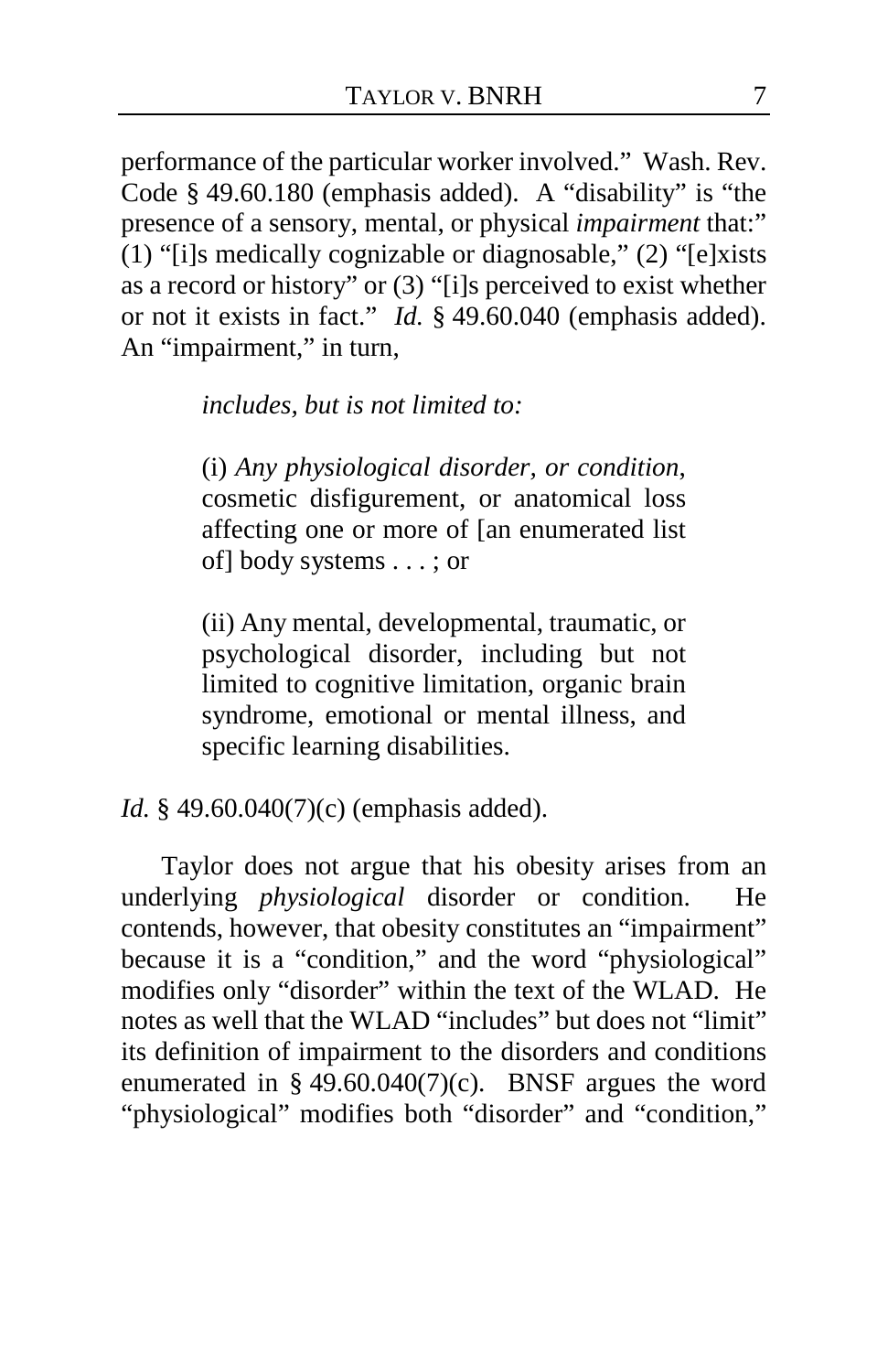and, consequently, that Taylor's perceived obesity does not qualify as an impairment.**[1](#page-7-0)**

# **B. The ADA**

The Washington Supreme Court also may wish to consider the treatment of obesity under the ADA. As noted, Washington courts treat federal interpretations of the ADA as instructive, but not binding, in interpreting the WLAD. *See Kumar*, 325 P.3d at 197–98; *Davis v. Microsoft Corp.*, 70 P.3d 126, 132 (Wash. 2003). Here, the parties disagree over whether federal cases deciding the obesity issue under the ADA are correctly decided; to what extent those cases remain good law after Congress amended the ADA in 2008; and, even if coverage of obesity under the ADA is limited, whether distinctions in the text and history of the WLAD show that it protects a broader range of impairments than its federal counterpart.

# **1. The Text of the ADA and its Governing Regulations**

The ADA defines "disability" as a "physical or mental impairment," 42 U.S.C. § 12102(1)(A), and a regulation issued by the Equal Employment Opportunity Commission (EEOC) defines "impairment" as

> (1) Any physiological disorder or condition, cosmetic disfigurement, or anatomical loss affecting one or more body systems, such as [an enumerated list]; or

 $\overline{a}$ 

<span id="page-7-0"></span>**<sup>1</sup>** Because Taylor does not contend his perceived obesity has a physiological cause, we need not address that question.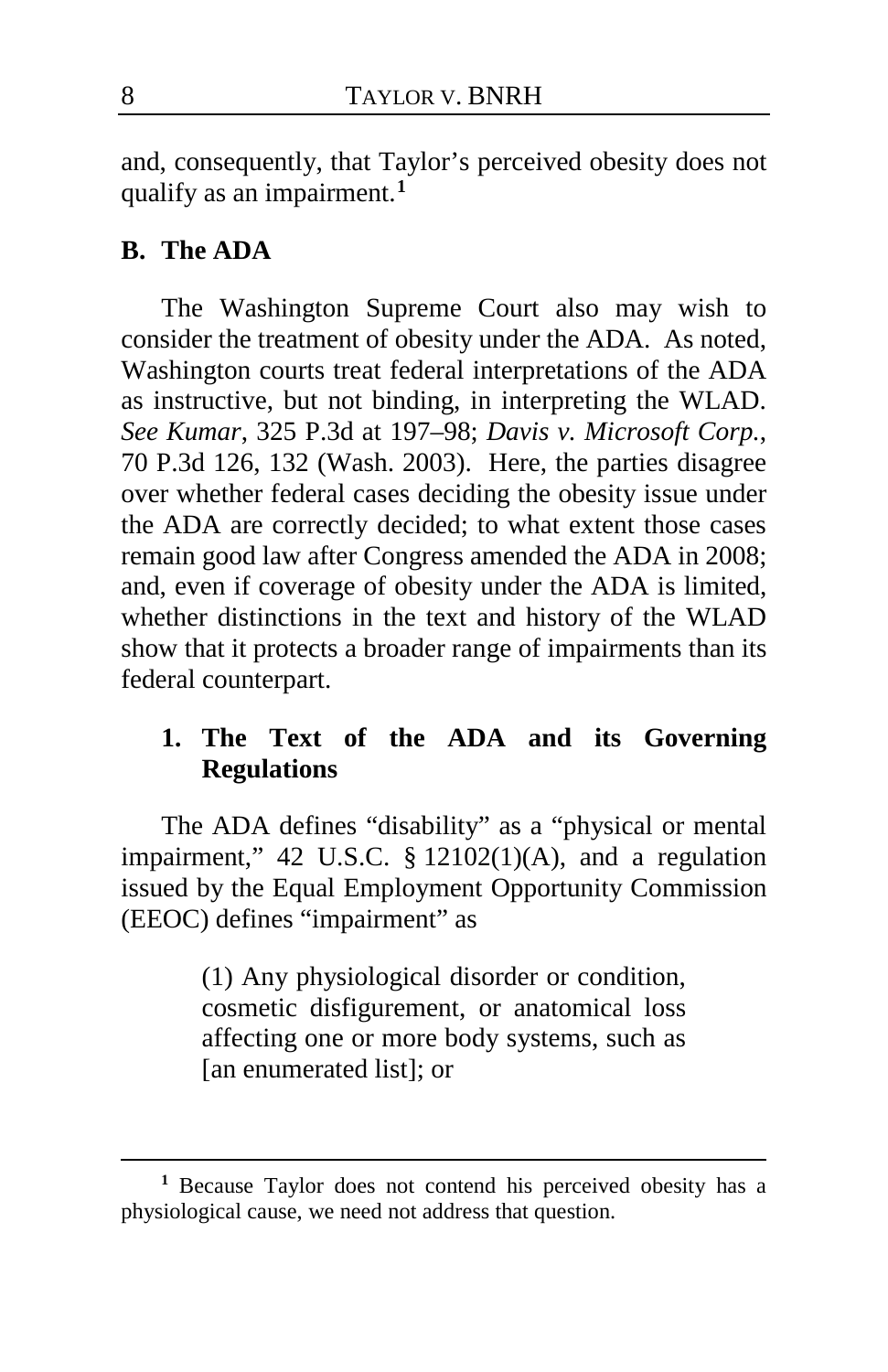(2) Any mental or psychological disorder, such as an intellectual disability (formerly termed "mental retardation"), organic brain syndrome, emotional or mental illness, and specific learning disabilities.

29 C.F.R. § 1630.2(h).

This definition is similar to the WLAD definition but is narrower in two potentially significant respects. First, unlike the WLAD, the ADA regulation does not include a comma after "disorder" and before "or condition." Thus, from a purely textual standpoint, the ADA regulation may apply only to "physiological" conditions, whereas WLAD appears to apply to conditions irrespective of physiological cause. The ADA, however, included that comma before 2009, and that pre-2009 definition served as the model for the WLAD definition. The EEOC eliminated the comma in 2009, after Congress liberalized the ADA.

Second, whereas the ADA regulation's definition of impairment appears to be exhaustive, the WLAD makes clear that its definition of impairment is *not* exhaustive. It states explicitly that Washington's definition of impairment "includes, *but is not limited to*," the disorders and conditions enumerated in § 49.60.040(7)(c).

### **2. EEOC Interpretations of § 1630.2(h)**

The Washington Supreme Court may wish to consider the EEOC's interpretation of this regulation through interpretative guidance it has issued. *See Turtle Island Restoration Network v. U.S. Dep't of Commerce*, 878 F.3d 725, 733 (9th Cir. 2017) (explaining that, under *Auer v. Robbins*, 519 U.S. 452, 461–62 (1997), we "defer to an agency's interpretation of its own ambiguous regulations,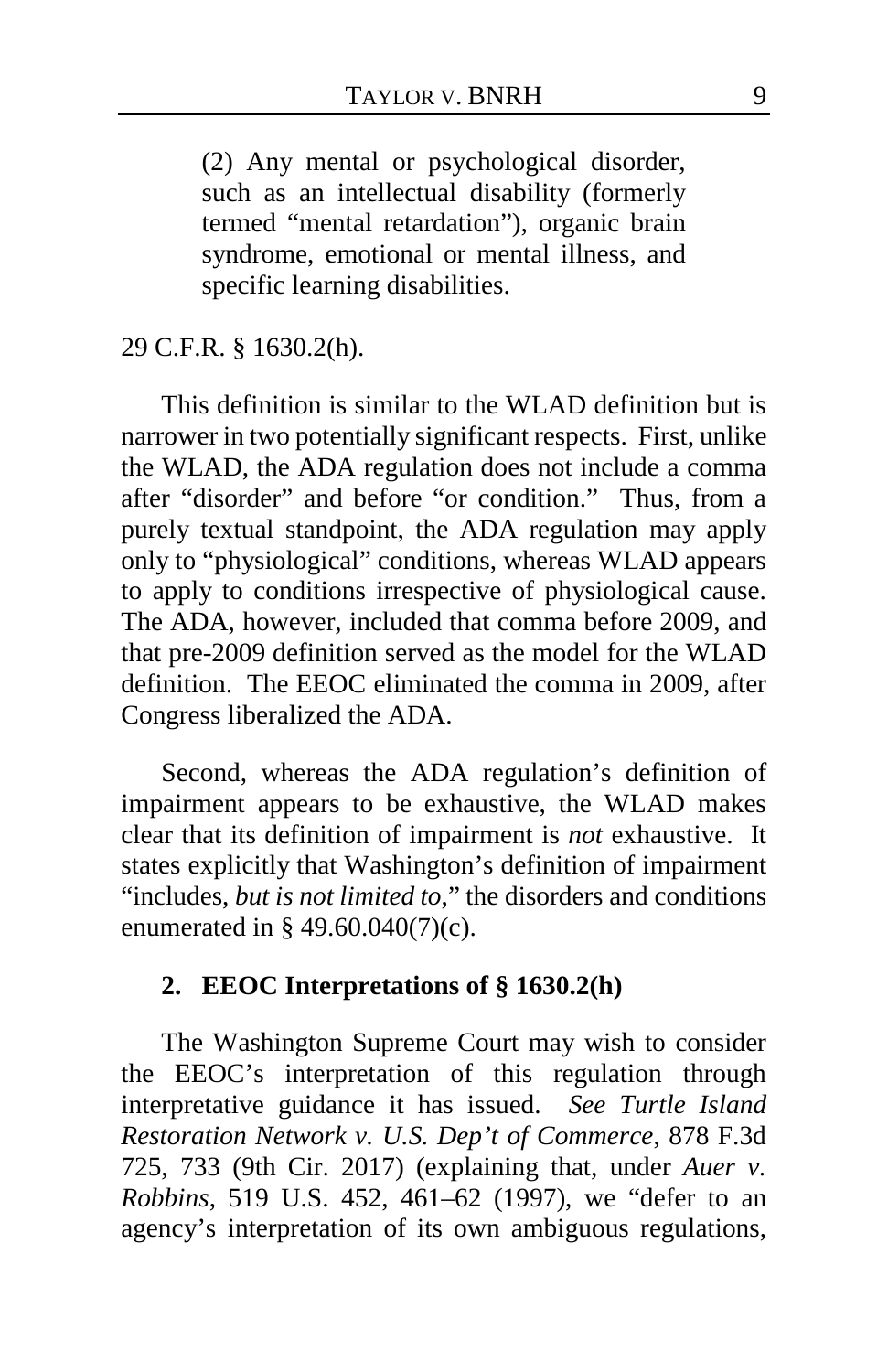which controls unless 'plainly erroneous or inconsistent with the regulation,' or where there are grounds to believe that the interpretation 'does not reflect the agency's fair and considered judgment of the matter in question'" (quoting *Christopher v. SmithKline Beecham Corp.*, 567 U.S. 142, 155 (2012))). The court may also wish to consider the amicus brief the EEOC has filed in this appeal, which argues that the district court misinterpreted its guidance relative to obesity. *See Balvage v. Ryderwood Improvement & Serv. Ass'n*, 642 F.3d 765, 776 (9th Cir. 2011) ("[A]n agency's litigation position in an amicus brief is entitled to deference if there is no reason to suspect that the interpretation does not reflect the agency's fair and considered judgment on the matter." (quoting *Barrientos v. 1801–1825 Morton LLC*, 583 F.3d 1197, 1214 (9th Cir. 2009))).

The EEOC has concluded that obesity constitutes an impairment under the ADA under some but not all circumstances. According to the EEOC's interpretive guidance:

> It is important to distinguish between conditions that are impairments and physical, psychological, environmental, cultural, and economic characteristics that are not impairments. The definition of the term "impairment" does not include *physical characteristics such as* eye color, hair color, left-handedness, or height, *weight*, or muscle tone *that are within "normal" range and are not the result of a physiological disorder*. The definition, likewise, does not include characteristic predisposition to illness or disease. Other conditions, such as pregnancy, that are not the result of a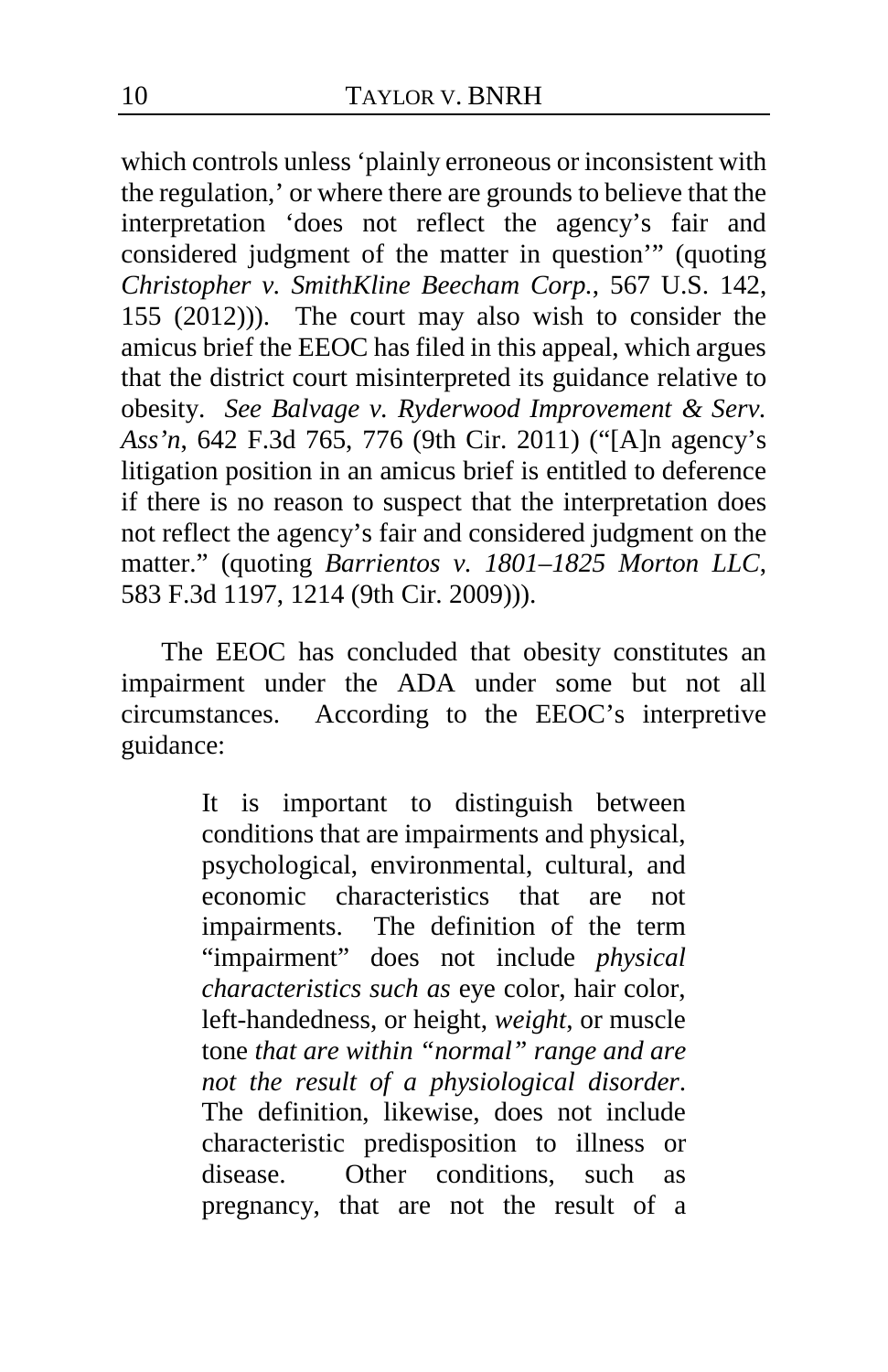physiological disorder are also not impairments.

[. . .]

The definition of an impairment also does not include common personality traits such as poor judgment or a quick temper where these are not symptoms of a mental or psychological disorder.

29 C.F.R. pt. 1630, app., § 1630.2(h) (emphasis added).

In construing this guidance as amicus curiae in support of Taylor's position, the EEOC takes the position that weight (1) is not an impairment when it is within the "normal" range and lacks a physiological cause but (2) may be an impairment when it is either outside the "normal" range or occurs as the result of a physiological disorder. EEOC Br. at 5–6.The EEOC has not defined "normal" range.

The EEOC's position is consistent with a compliance manual it withdrew in 2012. In that manual, the EEOC took the position that "normal deviations in height, weight, or strength that are not the result of a physiological disorder are not impairments. . . . At extremes, however, such deviations may constitute impairments." EEOC Compliance Manual § 902.2(c)(5) (2012).

#### **3. Decisions of Other Circuits Construing the ADA**

Although this court has not yet addressed the issue, three other federal circuits have considered when obesity qualifies as a disability under the ADA.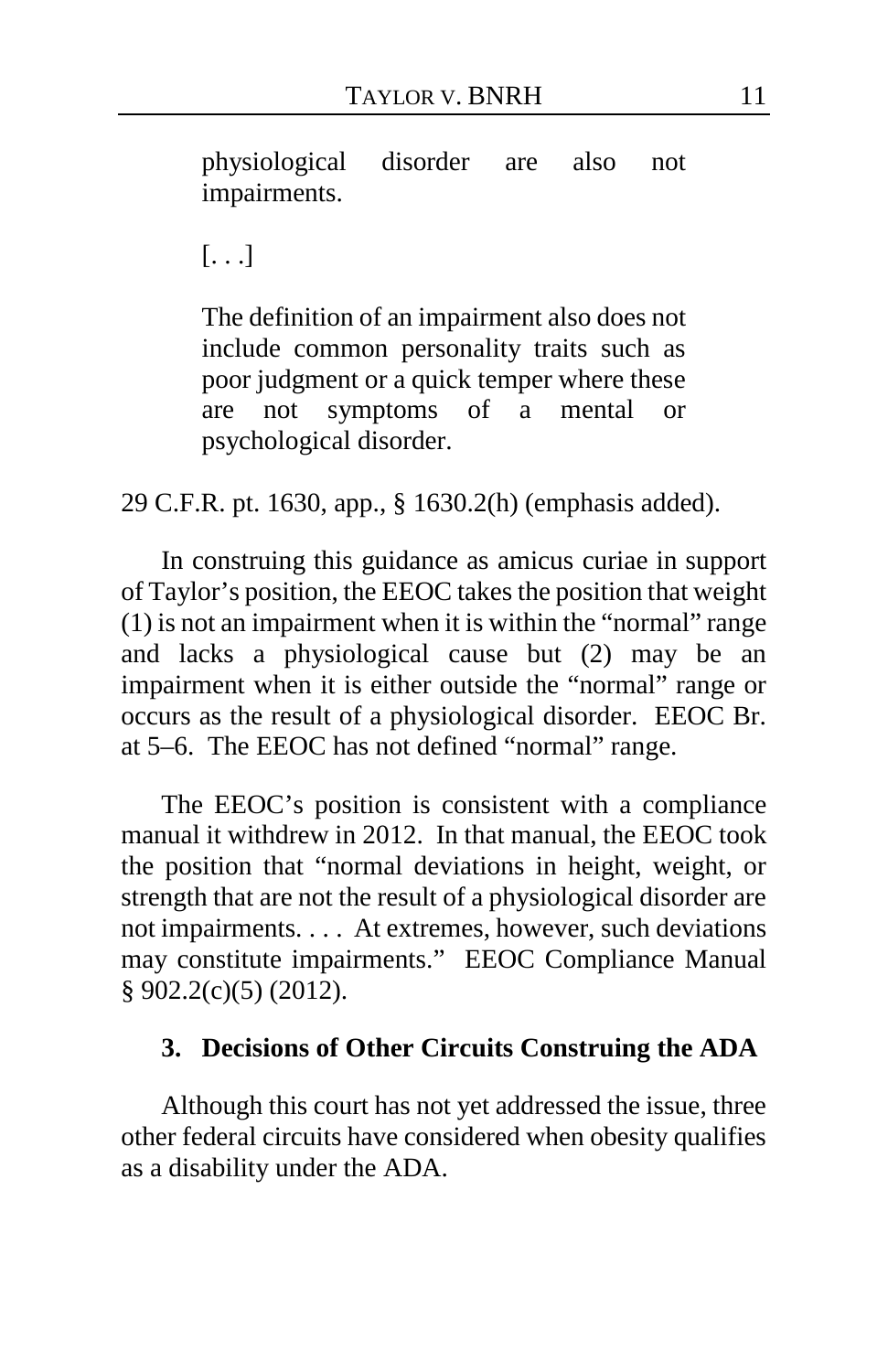The Sixth Circuit has concluded that obesity is an impairment under the ADA only if it has an underlying physiological cause. In *Andrews v. Ohio*, 104 F.3d 803 (6th Cir. 1997), that court interpreted the EEOC's guidance – erroneously, according to Taylor – to mean that "physical characteristics that are 'not the result of a physiological disorder' are not considered 'impairments' for the purposes of determining either actual or perceived disability." 104 F.3d at 808. *Andrews* distinguished the "simple obesity" of the state troopers in the case from the "severe obesity" at issue in an earlier case, *Cook v. Rhode Island Department of Mental Health, Retardation & Hospitals*, 10 F.3d 17, 25 (1st Cir. 1993), which had affirmed a jury verdict in favor of a plaintiff who presented expert evidence that severe obesity "is a physiological disorder involving a dysfunction of both the metabolic system and the neurological appetite-suppressing signal system, capable of causing adverse effects within the musculoskeletal, respiratory, and cardiovascular systems." 10 F.3d at 23. In *Andrews*, by contrast, the state troopers alleged only that they had exceeded a weight limit that bore little relation to their job requirements. *See* 104 F.3d at 809–10. The court considered weight a "physical characteristic" which, without more, did not "equal a physiological disorder" entitled to protection. *Id.*

Like *Andrews*, the Sixth Circuit's later decision in *EEOC v. Watkins Motor Lines, Inc.*, 463 F.3d 436, 442–43 (6th Cir. 2006), rejected the argument that weight far outside the "normal" range could constitute a physical impairment in the absence of an underlying physiological disorder or condition.

In *Francis v. City of Meriden*, 129 F.3d 281, 286 (2d Cir. 1997), the Second Circuit held that "obesity, except in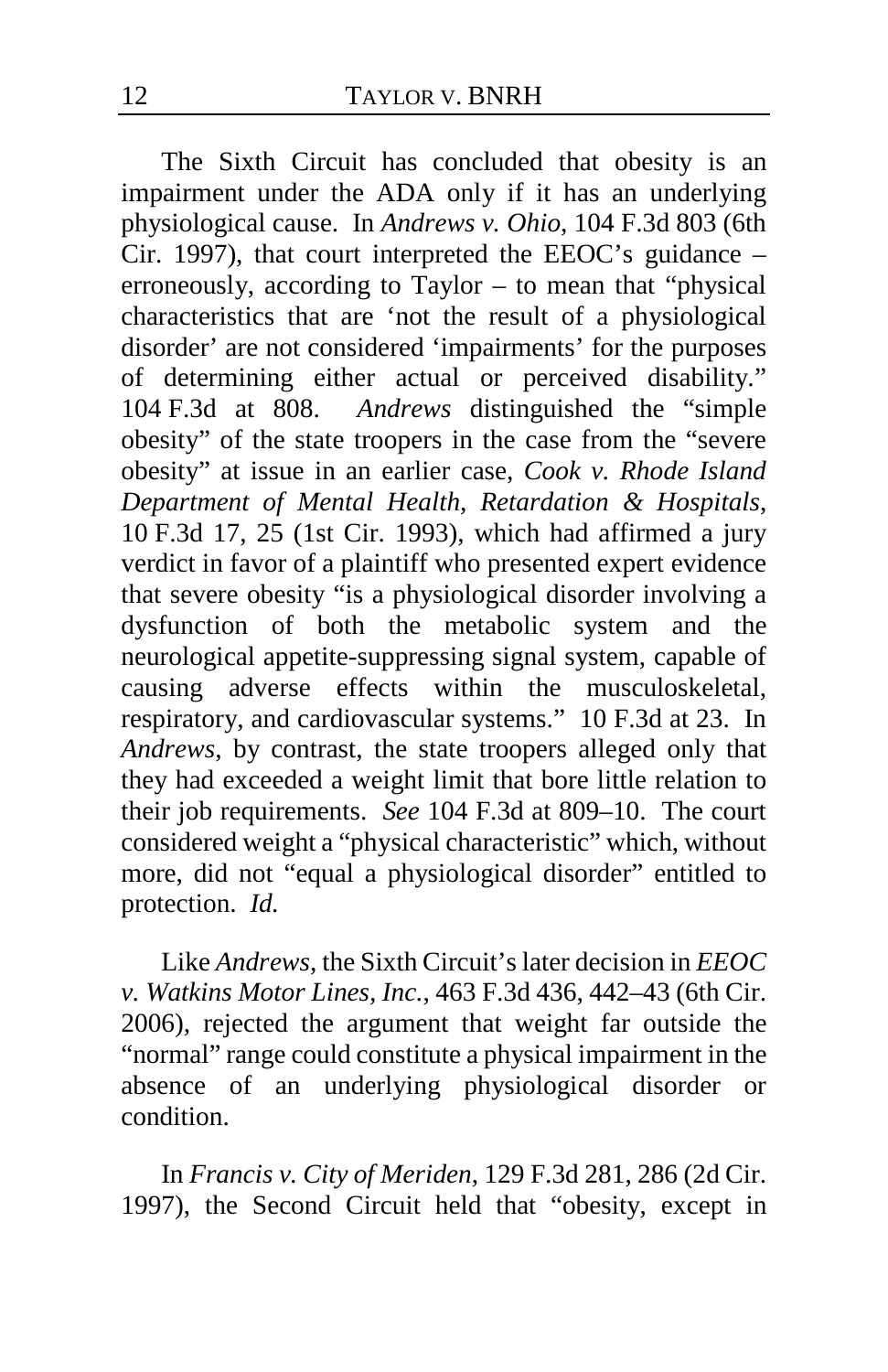special cases where the obesity relates to a physiological disorder, is not a 'physical impairment' within the meaning of the [ADA]." *Francis* noted that "a cause of action may lie against an employer who discriminates against an employee on the basis of the perception that the employee is morbidly obese, or suffers from a weight condition that is the symptom of a physiological disorder." 129 F.3d at 286 (emphasis added) (citations omitted) (citing *Cook*, 10 F.3d at 25). In no case, however, could an employee prevail "against an employer who simply disciplines [him or her] for not meeting certain weight guidelines." *Id.*

After these circuit decisions, Congress passed the ADA Amendments Act, which broadened the definition of a "disability" by relieving plaintiffs of the requirement to show an impairment "substantially limit[s]" a major life activity. ADA Amendments Act of 2008, Pub. L. No. 110- 325, 122 Stat. 3553 (2008). In rejecting federal courts' narrower interpretations, Congress explained "the definition of disability . . . shall be construed in favor of broad coverage . . . to the maximum extent permitted" under the ADA, adding that "the question of whether an individual's impairment is a disability under the ADA should not demand extensive analysis." 122 Stat. at 3553–54; *see* 29 C.F.R.  $$1630.1(c)(4).$ 

Nevertheless, in *Morriss v. BNSF Railway Co.*, 817 F.3d 1104, 1108 (8th Cir. 2016), the Eighth Circuit concluded that the most "natural reading of the [EEOC's] interpretive guidance is that an individual's weight is generally a physical characteristic that qualifies as a physical impairment only if it falls outside the normal range *and* it occurs as the result of a physiological disorder."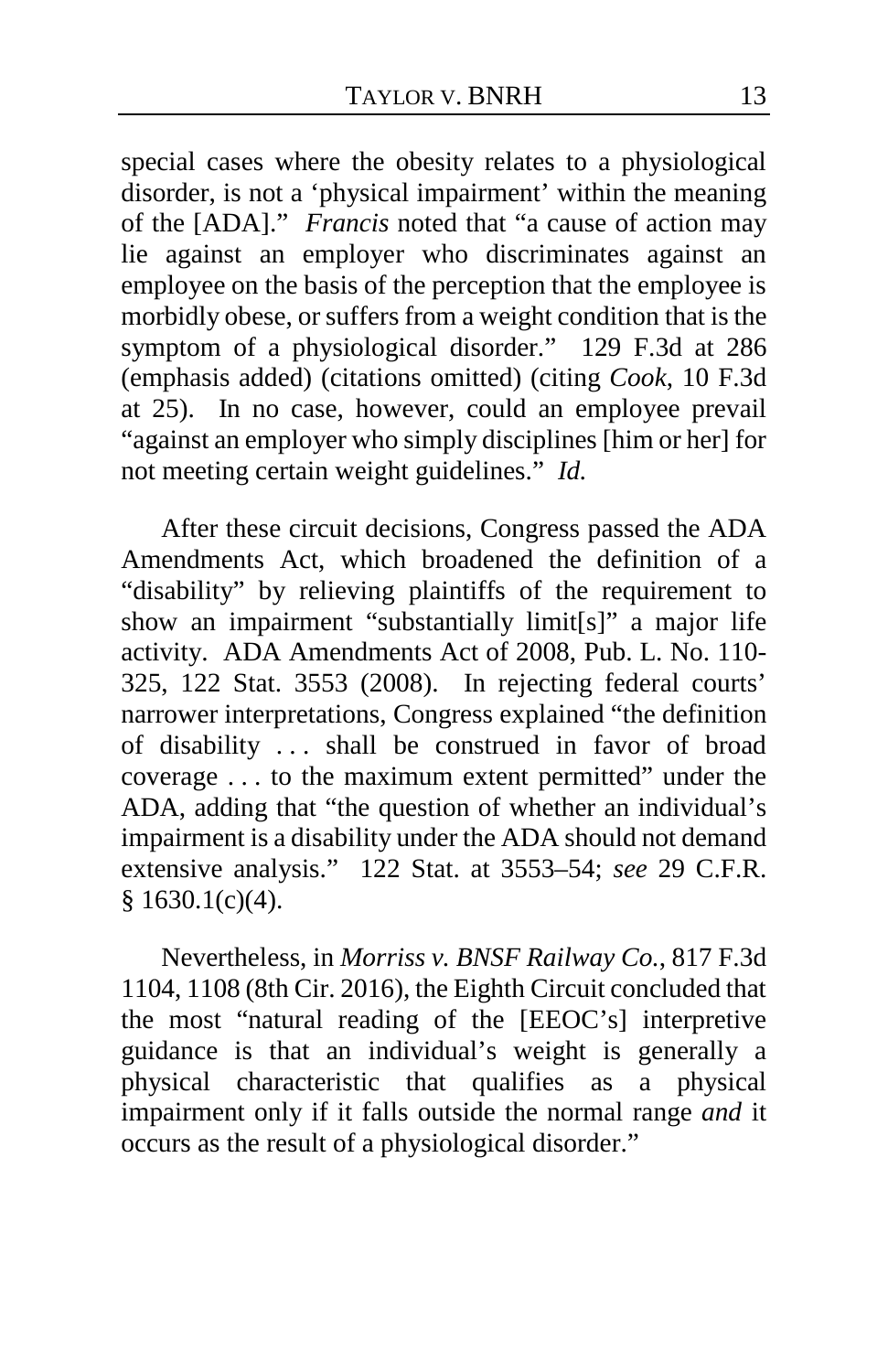### **C. The Montana Supreme Court's Construction of Montana Law**

In *BNSF Railway Co. v. Feit*, 281 P.3d 225 (Mont. 2012), the Montana Supreme Court interpreted the meaning of "impairment" under the Montana Human Rights Act, which defines "disability" as a "physical or mental impairment that substantially limits one or more of a person's major life activities." *See id.* at 228 (citing Mont. Code Ann. § 49-2-  $101(19)(a)$ ). In the absence of state authority on the meaning of "impairment," *Feit* followed the EEOC's interpretive guidance to hold that "[o]besity that is not the symptom of a physiological disorder or condition" may constitute an impairment "if the individual's weight is outside 'normal range' and affects 'one or more body systems.'" *Id.* at 231.

## **D. Washington's Broad Interpretation of the WLAD**

Regardless of the scope of ADA protection for individuals suffering from obesity, which presents an open question of federal law in this circuit, Washington's legislature and courts have made clear that protections under the WLAD may exceed those under federal law. The Washington Supreme Court has stated that "the [WLAD] affords to state residents protections that are wholly independent of those afforded by the federal [ADA], and ... the law against discrimination has provided such protections for many years prior to passage of the federal act." *Hale v. Wellpinit Sch. Dist. No. 49*, 198 P.3d 1021, 1024 (Wash. 2009); *see also, e.g.*, *Kumar*, 325 P.3d at 197–98 (explaining why the WLAD is construed broadly); *Martini v. Boeing Co.*, 971 P.2d 45, 53–55 (Wash. 1999) (departing from Title VII's restriction on back pay where its language differed from the WLAD). Thus, even if the ADA's coverage of obesity is narrow, Washington's coverage may be broader.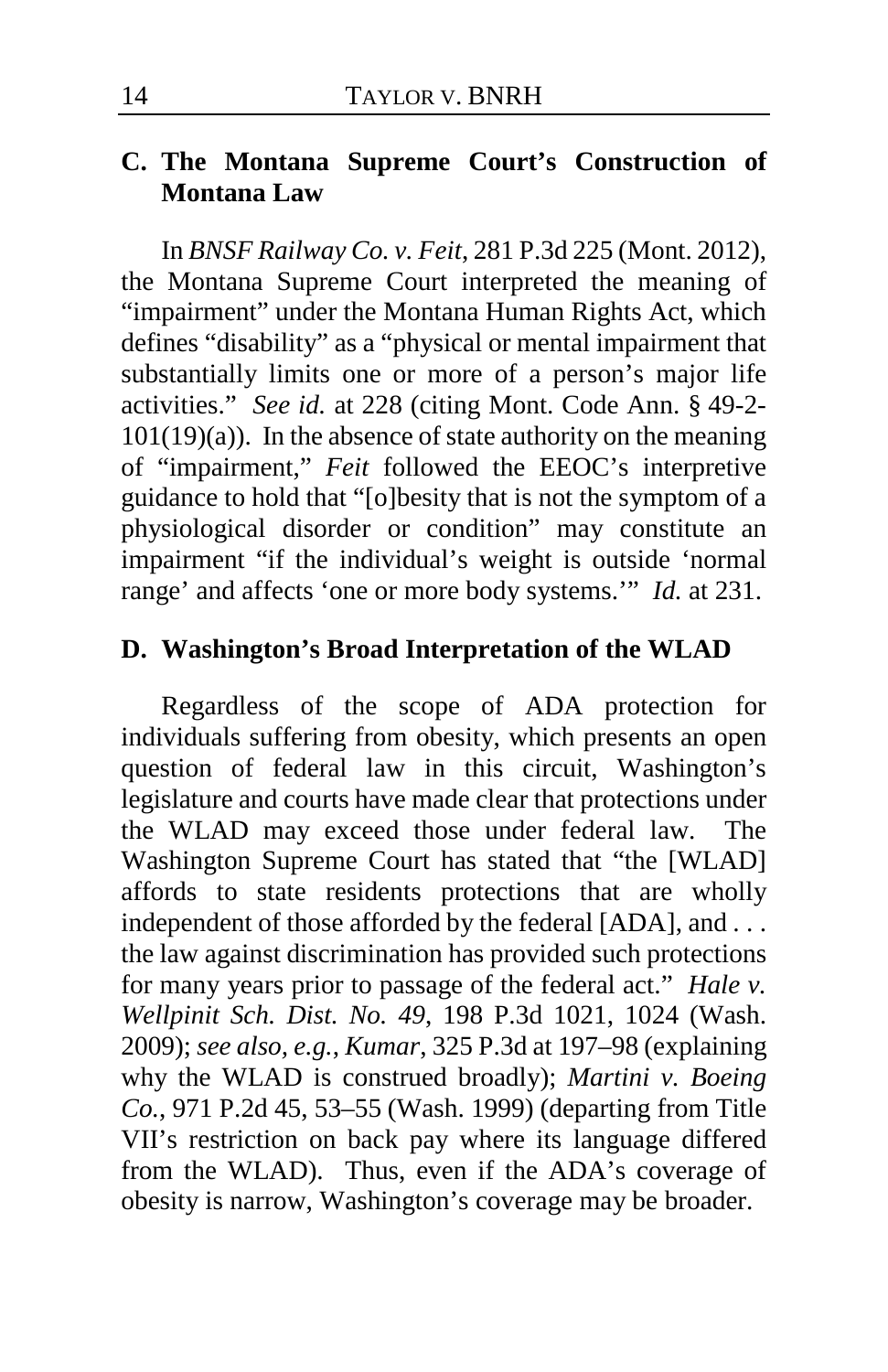Taylor, for example, argues the WLAD is broad not merely in its general approach to disability, but also, more specifically, in its interpretation of "impairment." He cites *Clipse v. Commercial Driver Services, Inc.*, 358 P.3d 464 (Wash. Ct. App. 2015), in which the Washington Court of Appeals affirmed a jury verdict in favor of a plaintiff whose employer discriminated against him based on the real and perceived side effects of prescription methadone. *See id.* at 473. "Apply[ing] [the] plain language [of the WLAD]," the court held, for the first time in Washington, that "the side effects of a prescription drug may constitute a disability" because "any mental or physical condition may be a disability." *Id.*

Taylor points out that *Clipse* did not inquire into the physiological causes of methadone-related impairments; it simply applied the "plain language of the statute" and "construe[d] the statute liberally to effectuate its purpose of remedying disability discrimination." *Id*. Citing *Clipse*, he contends that "any mental or physical condition," irrespective of its physiological underpinnings, may constitute an impairment under Washington law.

### **III. Certified Question**

We certify to the Washington Supreme Court the following question of state law:

> Under what circumstances, if any, does obesity qualify as an "impairment" under the Washington Law against Discrimination (WLAD), Wash. Rev. Code § 49.60.040?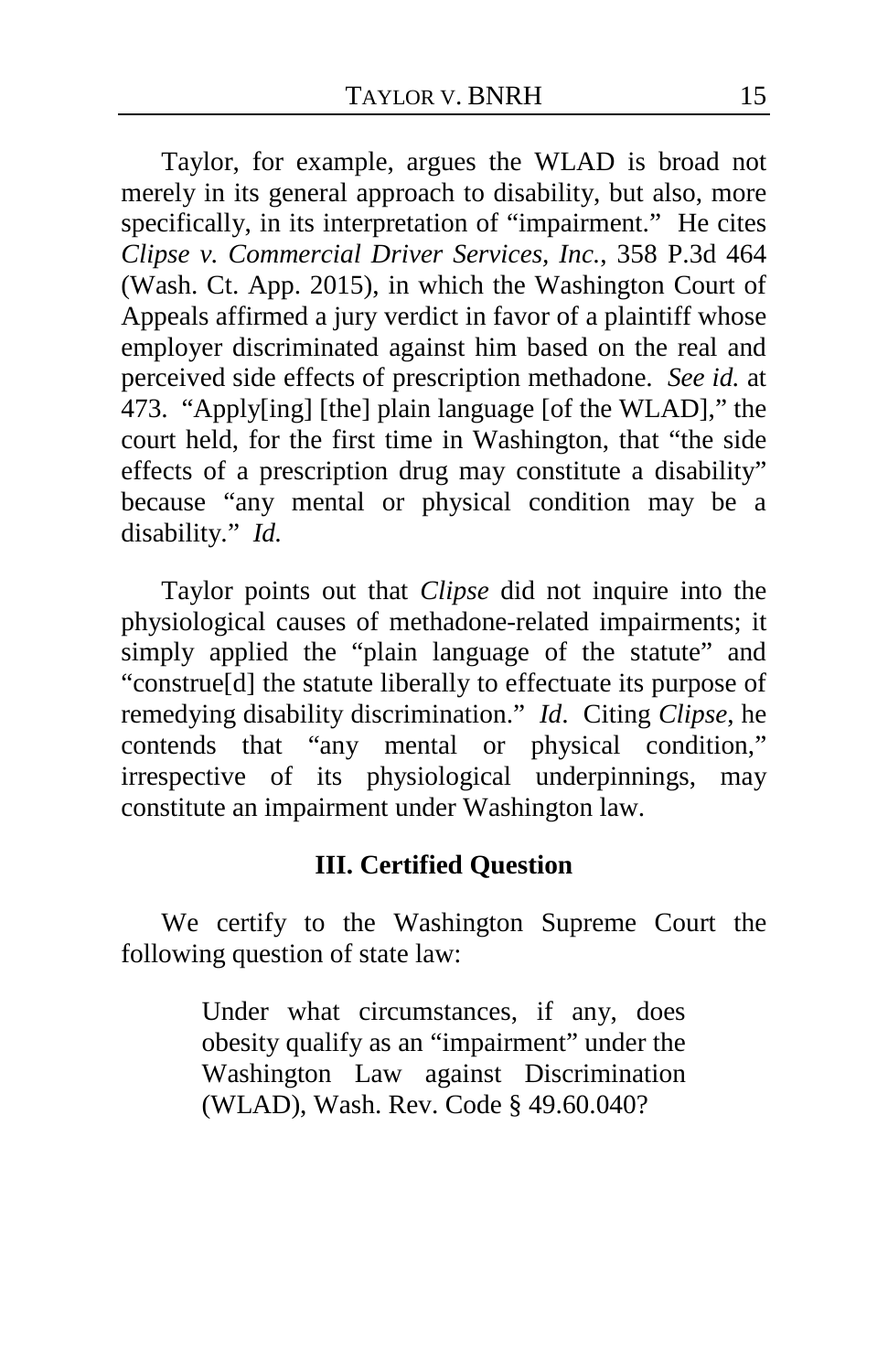We certify this question pursuant to Revised Code of Washington § 2.60.020. The answer to this question will determine the outcome of the appeal currently pending in this court. We will accept and follow the decision of the Washington Supreme Court on this question, and our phrasing of the question should not restrict the Washington Supreme Court's consideration of the issue.

#### **IV.**

Proceedings in this appeal shall be held in abeyance pending further order of the Court, and the Clerk shall administratively close this docket until the abeyance is lifted. This case is withdrawn from submission.

The Clerk of Court is hereby ordered to transmit to the Washington Supreme Court, under official seal of the United States Court of Appeals for the Ninth Circuit, a copy of this order and all briefs and excerpts of record in this matter, pursuant to Revised Code of Washington §§ 2.60.010(4) and 2.60.030(2) and Washington Rule of Appellate Procedure 16.16(d).

The parties will notify the Clerk of this court within seven days after the Washington Supreme Court accepts or declines certification, and again within seven days if that court accepts certification and renders an opinion.

If the Washington Supreme Court accepts certification, we designate Plaintiffs-Appellants Casey Taylor and Angelina Taylor to file the first brief in accordance with Washington Rule of Appellate Procedure 16.16(e)(1).